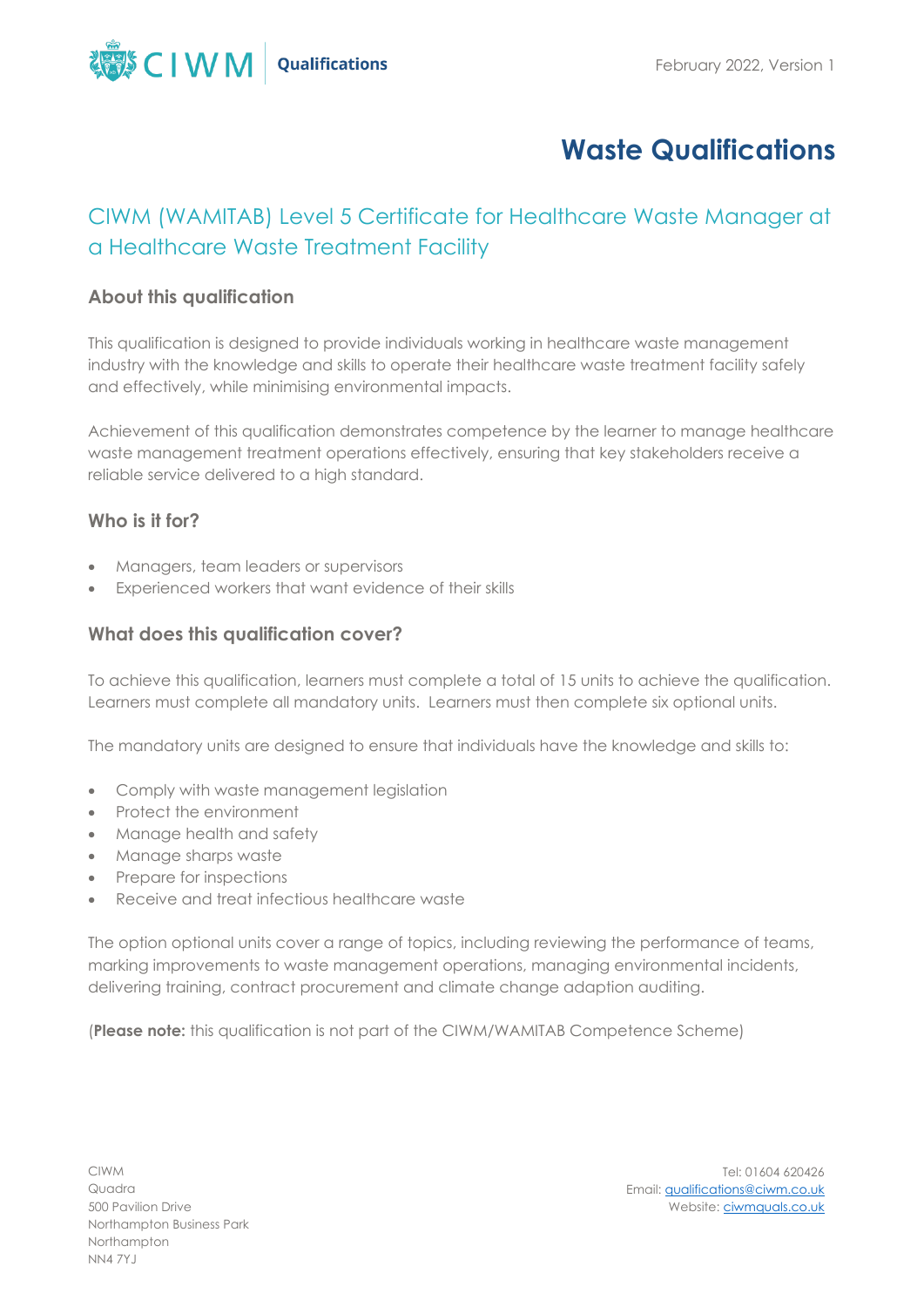

#### **What are the entry requirements of this qualification?**

This qualification is open entry. This means that learners interested in undertaking the qualification do not require any other qualifications or levels of attainment. However, learners will need to be employed in a suitable position, or have access to the working environment, as the qualification is assessed 'on the job'.

### **What job role could this qualification lead to or support?**

This qualification is ideal for experienced people managing healthcare waste management treatment operations that require evidence of their competence. It is a flexible qualification that can be tailored to meet the requirements of specific job roles in the sector or within a particular organisation. People already working in relevant roles could be employed by NHS, waste management companies or third sector (not-for-profit) organisations.

#### **What are the opportunities for progression to further learning?**

Learners that are interested in advancing their careers through further education can go onto study several qualifications at a higher level, including:

- FdSc Wastes Management
- BSc Wastes Management
- MSc Waste and Resource Management

## **General Information**

Guided Learning Hours: 180<sup>\*</sup> \*this is the amount of time the average learner is expected to spend in supervised learning and practice, but may vary by learner **Maximum Total Qualification Time:** 360 **Ofqual Number:** 610/0552/6 **CIWM Code:** HWMTF **Quartz Code:** 549 (programme)/ 424 (qualification) **Assessment:** Portfolio of evidence **Available in the following countries:** England, Wales, Scotland, Northern Ireland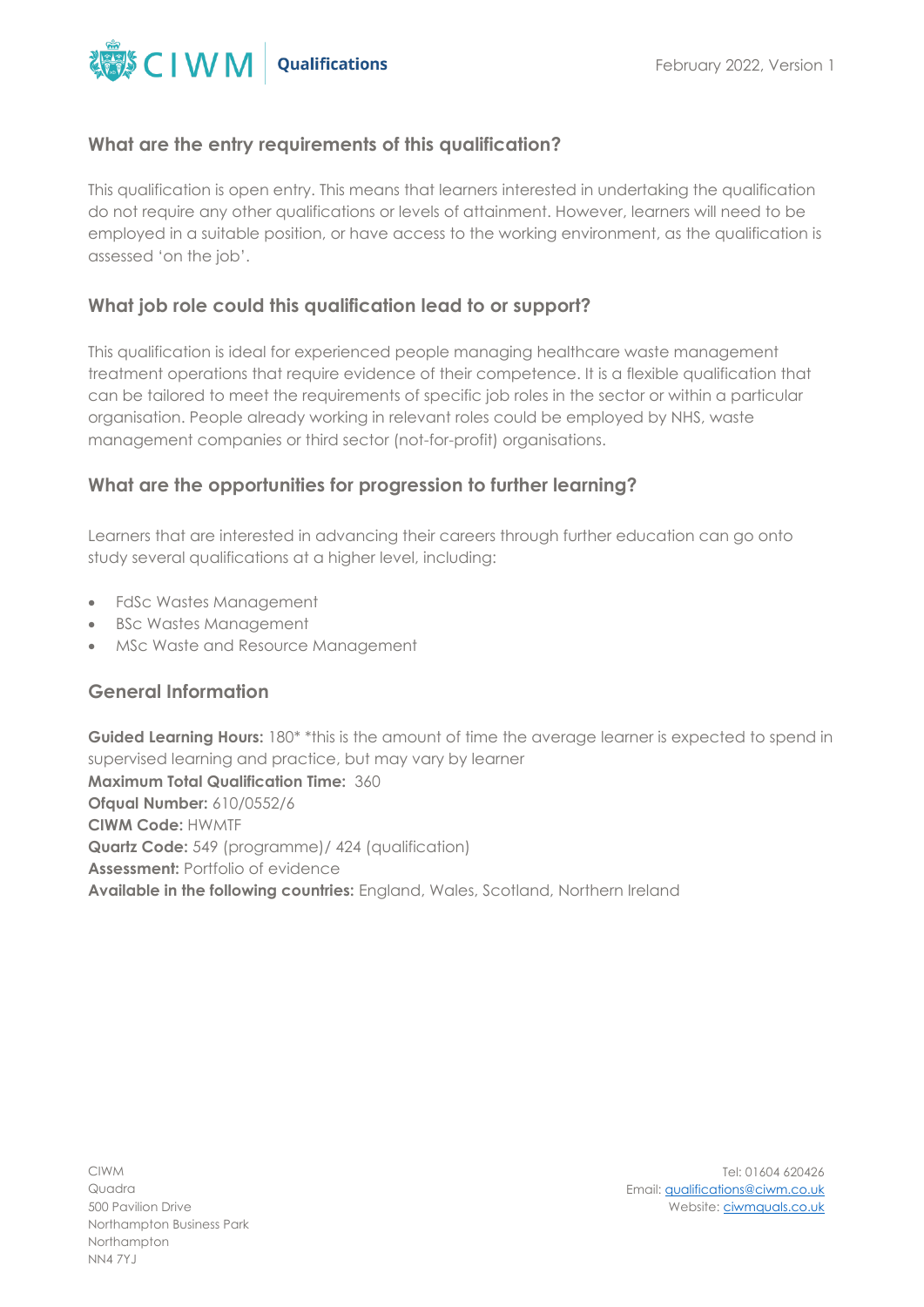

### **Qualification Structure**

Learners must complete the 9 mandatory units and then select 6 units from the optional group.

#### **Mandatory Group**

| <b>Ofqual</b><br>Code | <b>Title</b>                                                                                                                         | <b>Level</b> | <b>CIWM</b><br><b>Unit</b><br>Code |
|-----------------------|--------------------------------------------------------------------------------------------------------------------------------------|--------------|------------------------------------|
| R/650/1525            | Comply with waste management legislation                                                                                             | 5            | HWM01                              |
| J/650/1530            | Manage the environmental impact of work activities at<br>healthcare facilities, treatment facilities, and transport<br>operations    | 5            | HWM06                              |
| F/650/1539            | Manage sharps waste safely at a healthcare facility                                                                                  | 5            | HWM14                              |
| T/650/1544            | Maintain health and safety in the waste management function<br>at healthcare facilities and healthcare waste treatment<br>facilities | 5            | HWM19                              |
| D/650/1547            | Prepare for an inspection visit                                                                                                      | 5            | <b>HWM22</b>                       |
| F/650/1548            | Manage the reception of infectious wastes at a healthcare<br>waste treatment facility                                                | 5            | <b>HWM23</b>                       |
| H/650/1549            | Manage site operations for the treatment of infectious<br>healthcare waste at a healthcare facility                                  | 5            | <b>HWM24</b>                       |
| L/650/1550            | Manage the disposal of outputs and residues from infectious<br>healthcare waste treatment facilities and transport operations        | 5            | <b>HWM25</b>                       |
| M/650/1551            | Manage maintenance and other engineering operations                                                                                  | 5            | <b>HWM26</b>                       |

#### **Option Group**

| <b>Ofqual</b><br>Code | <b>Title</b>                                                                                           | Level | <b>CIWM</b><br>Unit<br>Code |
|-----------------------|--------------------------------------------------------------------------------------------------------|-------|-----------------------------|
| T/650/1526            | Contribute to the development of an environmental<br>management system                                 | 5     | HWM02                       |
| Y/650/1527            | Contribute to the selection of personnel for activities                                                | 5     | HWM03                       |
| A/650/1528            | Create effective working relationships                                                                 | 5     | HWM04                       |
| L/650/1532            | Climate change adaption auditing and reporting                                                         | 5     | HWM08                       |
| M/650/1533            | Manage a budget to support the efficient use of resources at a<br>healthcare waste management facility | 5     | HWM09                       |
| R/650/1534            | Contribute to the development of tender bid documentation<br>and contractor selection                  | 5     | HWM10a                      |